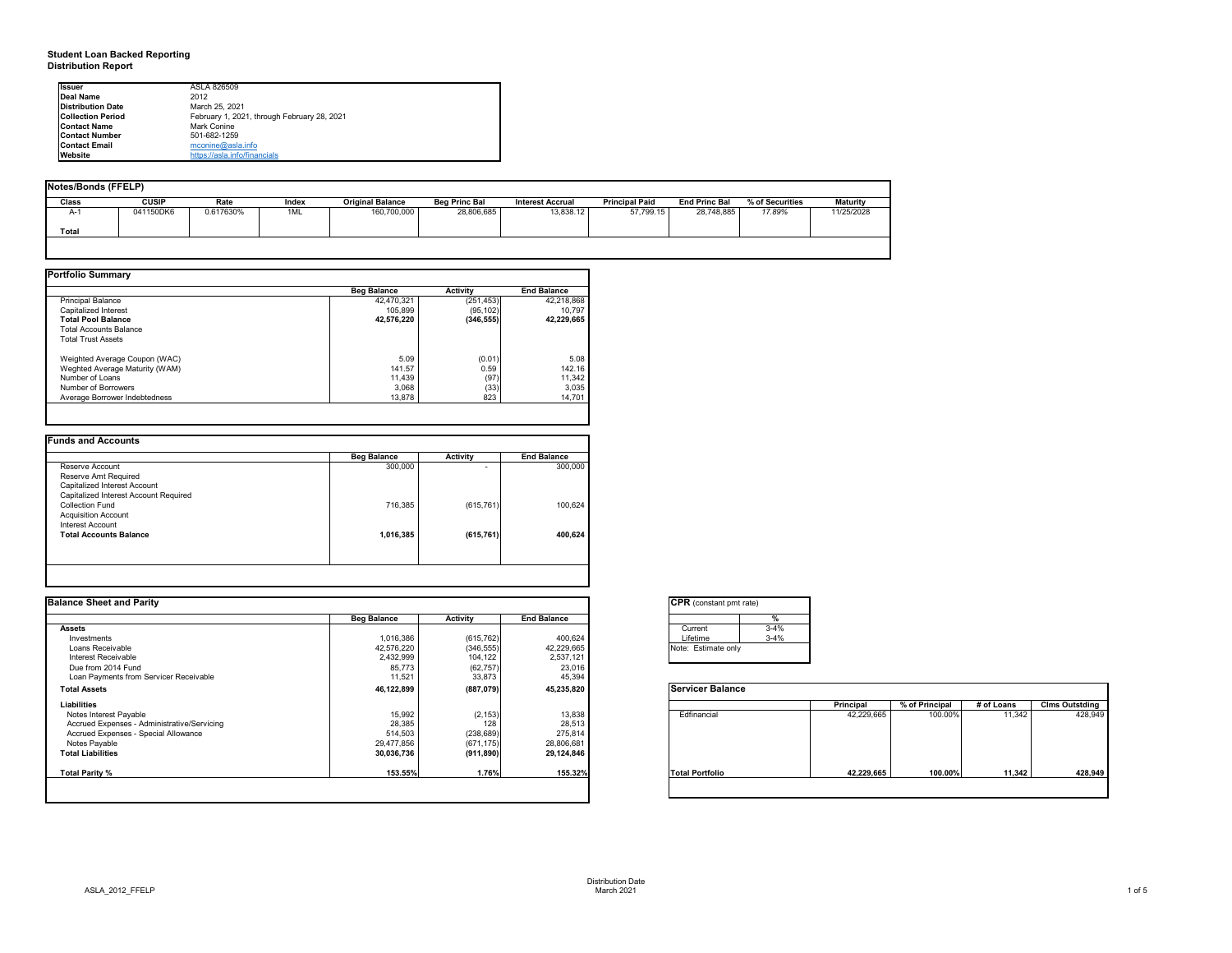# **Student Loan Backed Reporting Distribution Report**

|                           | # of Loans       |                 | <b>Principal</b> |               | % of Principal   |               | <b>WAC</b>       |               | <b>WARM</b>      |        |
|---------------------------|------------------|-----------------|------------------|---------------|------------------|---------------|------------------|---------------|------------------|--------|
|                           | <b>Beginning</b> | <b>Ending</b>   | <b>Beginning</b> | <b>Ending</b> | <b>Beginning</b> | <b>Ending</b> | <b>Beginning</b> | <b>Ending</b> | <b>Beginning</b> | Ending |
| In School                 | 10 <sup>°</sup>  | 12 <sup>2</sup> | 64,728           | 69,103        | 0.15%            | 0.16%         | 5.62             | 5.69          | 118.38           | 118.48 |
| Grace                     |                  |                 | 12,125           | 3,500         | 0.03%            | 0.01%         | 6.80             | 6.80          | 120.00           | 120.00 |
| Repayment                 |                  |                 |                  |               |                  |               |                  |               |                  |        |
| Current                   | 7,393            | 6,941           | 25,483,606       | 24, 103, 218  | 59.85%           | 57.08%        | 5.32             | 5.33          | 153.73           | 157.28 |
| 31-60 Days Delinquent     | 423              | 485             | 1,851,725        | 1,930,120     | 4.35%            | 4.57%         | 5.45             | 5.56          | 136.68           | 125.82 |
| 61-90 Days Delinquent     | 269              | 312             | 1,150,712        | 1,367,598     | 2.70%            | 3.24%         | 5.38             | 5.40          | 143.86           | 139.44 |
| 91-120 Days Delingent     | 180              | 179             | 961,102          | 766,369       | 2.26%            | 1.81%         | 5.57             | 5.42          | 137.74           | 139.61 |
| 121-180 Days Delinquent   | 419              | 305             | 1,942,020        | 1,440,848     | 4.56%            | 3.41%         | 5.46             | 5.44          | 141.13           | 137.45 |
| 181-270 Days Delinquent   | 247              | 313             | 1,103,122        | 1,332,889     | 2.59%            | 3.16%         | 5.89             | 5.76          | 130.25           | 126.82 |
| 271+ Days Delinquent      |                  | 61              | 286,433          | 316,134       | 0.67%            | 0.75%         | 5.16             | 5.44          | 120.07           | 166.40 |
| <b>Total Repayment</b>    | 8,996            | 8,596           | 32,778,720       | 31,257,176    | 76.99%           | 74.02%        | 5.36             | 5.37          | 150.12           | 152.00 |
| Forbearance               | 1,421            | 1,586           | 5,978,367        | 6,649,844     | 14.04%           | 15.75%        | 5.51             | 5.41          | 152.78           | 149.18 |
| Deferment                 | 940              | 1,043           | 3,499,740        | 3,841,728     | 8.22%            | 9.10%         | 5.14             | 5.17          | 136.54           | 138.77 |
| <b>Claims in Progress</b> |                  | 102             | 241,864          | 408,314       | 0.57%            | 0.97%         | 5.33             | 5.66          | 137.09           | 141.96 |
| <b>Claims Denied</b>      |                  |                 | 676              |               | 0.00%            |               | 6.80             |               | 85.00            |        |
| <b>Total Portfolio</b>    | 11,439           | 11,342          | 42,576,220       | 42,229,665    | 100.00%          | 100.00%       | 5.36             | 5.36          | 149.25           | 150.20 |

| <b>Delinquency Status</b>           |                  |               |                  |               |                  |               |                  |               |                  |               |
|-------------------------------------|------------------|---------------|------------------|---------------|------------------|---------------|------------------|---------------|------------------|---------------|
|                                     | # of Loans       |               | <b>Principal</b> |               | % of Principal   |               | <b>WAC</b>       |               | <b>WARM</b>      |               |
|                                     | <b>Beginning</b> | <b>Ending</b> | <b>Beginning</b> | <b>Ending</b> | <b>Beginning</b> | <b>Ending</b> | <b>Beginning</b> | <b>Ending</b> | <b>Beginning</b> | <b>Ending</b> |
| Current                             | 7,393            | 6,941         | 25,483,606       | 24, 103, 218  | 77.74%           | 77.11%        | 5.32             | 5.33          | 153.73           | 157.28        |
| 31-60 Days Delinquent               | 423              | 485           | 1,851,725        | 1,930,120     | 5.65%            | 6.17%         | 5.45             | 5.56          | 136.68           | 125.82        |
| 61-90 Days Delinquent               | 269              | 312           | 1,150,712        | 1,367,598     | 3.51%            | 4.38%         | 5.38             | 5.40          | 143.86           | 139.44        |
| 91-120 Days Delingent               | 180              | 179           | 961,102          | 766,369       | 2.93%            | 2.45%         | 5.57             | 5.42          | 137.74           | 139.61        |
| 121-180 Days Delinquent             | 419              | 305           | 1,942,020        | 1,440,848     | 5.92%            | 4.61%         | 5.46             | 5.44          | 141.13           | 137.45        |
| 181-270 Days Delinquent             | 247              | 313           | 1,103,122        | 1,332,889     | 3.37%            | 4.26%         | 5.89             | 5.76          | 130.25           | 126.82        |
| 271+ Days Delinquent                | 65               |               | 286,433          | 316,134       | 0.87%            | 1.01%         | 5.16             | 5.44          | 120.07           | 166.40        |
| <b>Total Portfolio in Repayment</b> | 8,996            | 8,596         | 32,778,720       | 31,257,176    | 100.00%          | 100.00%       | 5.36             | 5.37          | 150.12           | 152.00        |
|                                     |                  |               |                  |               |                  |               |                  |               |                  |               |

|                                         | # of Loans       |               | <b>Principal</b> |               | % of Principal   |               | <b>WAC</b>       |               |                  | <b>WARM</b>   |  |
|-----------------------------------------|------------------|---------------|------------------|---------------|------------------|---------------|------------------|---------------|------------------|---------------|--|
|                                         | <b>Beginning</b> | <b>Ending</b> | <b>Beginning</b> | <b>Ending</b> | <b>Beginning</b> | <b>Ending</b> | <b>Beginning</b> | <b>Ending</b> | <b>Beginning</b> | <b>Ending</b> |  |
| <b>Subsidized Consolidation Loans</b>   |                  |               |                  |               |                  |               |                  |               |                  |               |  |
| <b>Unsubsidized Consolidation Loans</b> |                  |               |                  |               |                  |               |                  |               |                  |               |  |
| <b>Subsidized Stafford Loans</b>        | 6,459            | 6,397         | 19,372,154       | 19,203,578    | 45.50%           | 45.47%        | 5.21             | 5.21          | 134.87           | 135.28        |  |
| Unsubsidized Stafford Loans             | 4,836            | 4,802         | 22,291,828       | 22,113,631    | 52.36%           | 52.37%        | 5.39             | 5.39          | 163.35           | 164.81        |  |
| PLUS/GradPLUS Loans                     | 144              | 143           | 912,239          | 912,456       | 2.14%            | 2.16%         | 8.06             | 8.07          | 110.1'           | 109.91        |  |
| SLS Loans                               |                  |               |                  |               |                  |               |                  |               |                  |               |  |
| <b>Total Portfolio</b>                  | 11,439           | 11,342        | 42,576,220       | 42,229,665    | 100.00%          | 100.00%       | 5.36             | 5.36          | 149.25           | 150.20        |  |

|                                            | # of Loans       |               | <b>Principal</b> |               | % of Principal   |               | <b>WAC</b>       |               | <b>WARM</b>      |               |
|--------------------------------------------|------------------|---------------|------------------|---------------|------------------|---------------|------------------|---------------|------------------|---------------|
|                                            | <b>Beginning</b> | <b>Ending</b> | <b>Beginning</b> | <b>Ending</b> | <b>Beginning</b> | <b>Ending</b> | <b>Beginning</b> | <b>Ending</b> | <b>Beginning</b> | <b>Ending</b> |
| Graduate / 4-Year Loans                    | 8,684            | 8,598         | 33,476,896       | 33, 162, 191  | 78.63%           | 78.53%        | 5.35             | 5.35          | 147.52           | 148.46        |
| 2-Year Loans                               | 2,538            | 2,527         | 8,497,294        | 8,467,040     | 19.96%           | 20.05%        | 5.44             | 5.44          | 155.66           | 156.73        |
| Proprietary / Technical / Vocational Loans | 217              | 217           | 602,031          | 600,434       | 1.41%            | 1.42%         | 5.34             | 5.34          | 154.79           | 154.32        |
| Unknown (Consolidation) Loans              |                  |               |                  |               |                  |               |                  |               |                  |               |
| Other Loans                                |                  |               |                  |               |                  |               |                  |               |                  |               |
| <b>Total Portfolio</b>                     | 11,439           | 11,342        | 42,576,220       | 42,229,665    | 100.00%          | 100.00%       | 5.36             | 5.36          | 149.25           | 150.20        |

|                        | # of Loans       |               | Principal        |               | % of Principal   |               |
|------------------------|------------------|---------------|------------------|---------------|------------------|---------------|
|                        | <b>Beginning</b> | <b>Ending</b> | <b>Beginning</b> | <b>Ending</b> | <b>Beginning</b> | <b>Ending</b> |
| <b>Fixed Loans</b>     | 6,552            | 6,491         | 28,262,147       | 28,033,944    | 66.38%           | 66.38%        |
| Variable Loans         | 4,887            | 4,851         | 14,314,073       | 14, 195, 721  | 33.62%           | 33.62%        |
| T-Bill Loans           | 4,887            | 4,851         | 14,314,073       | 14, 195, 721  | 33.62%           | 33.62%        |
| <b>CMT Loans</b>       |                  |               |                  |               |                  |               |
| <b>Total Portfolio</b> | 11,439           | 11,342        | 42,576,220       | 42,229,665    | 100.00%          | 100.00%       |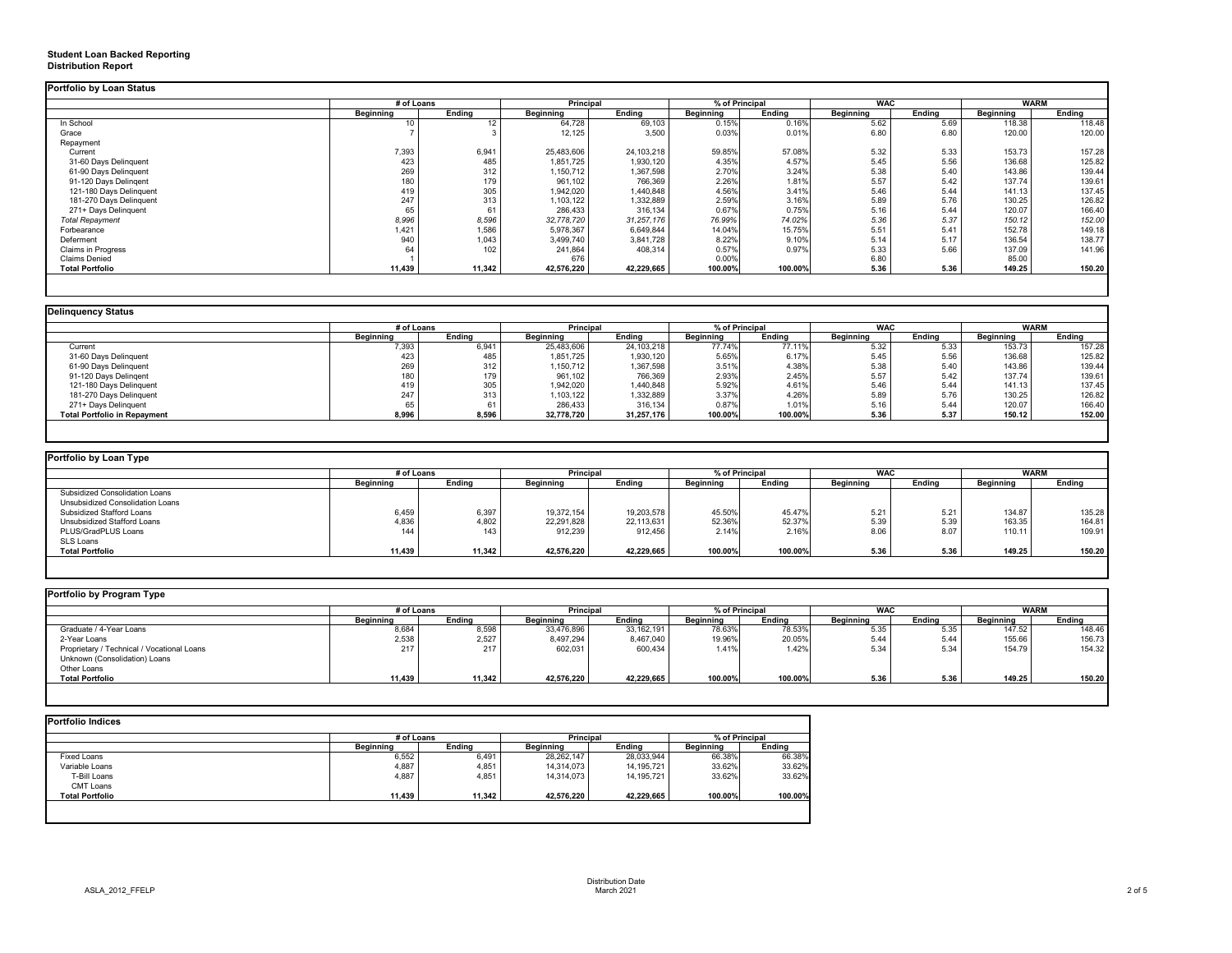**Distribution Date** March 25, 2021<br>**Collection Period** February 1, 2021, through Feb February 1, 2021, through February 28, 2021

# **Collection Activity**

| <b>Collection Account</b>                                                                    | as of 2/28/2021 |
|----------------------------------------------------------------------------------------------|-----------------|
| Beginning Balance - February 1, 2021                                                         | 716,385         |
| <b>Collection Amount Received</b>                                                            | 138,346         |
| <b>Recoveries</b>                                                                            |                 |
| Reserve Account                                                                              |                 |
| <b>Excess of Required Reserve Account</b>                                                    |                 |
| Interest on Investment Earnings                                                              | 16.97           |
| Capitalized Interest Account (after a stepdown or release date)                              |                 |
| <b>Acquisition Account</b>                                                                   |                 |
| Payments from Guarantor                                                                      |                 |
| Transfer from 2010 Collection Fund for correction of error                                   |                 |
| <b>Required Repurchases</b>                                                                  |                 |
| Special Allowance Payable to Department of Education                                         |                 |
| <b>Consolidation Rebate Fees</b>                                                             |                 |
| Rating Agency Surveillance Fees                                                              |                 |
| Principal payments, interest payments, administration fees, servicing fees, and trustee fees | (754, 125)      |
| Other Amounts Received in Collection                                                         |                 |
| <b>Total Available Funds</b>                                                                 | 100,624         |

| <b>Fees Due for Current Period</b> | as of 2/28/2021 |
|------------------------------------|-----------------|
| Indenture Trustee Fees             | 833.33          |
| <b>Servicing Fees</b>              | 24,634          |
| <b>Administration Fees</b>         | 3,519           |
| Late Fees                          |                 |
| Other Fees                         |                 |
| <b>Total Fees</b>                  | 28,986.33       |
|                                    |                 |

| <b>Cumulative Default Rate</b>                                                                      | as of 2/28/2021 |
|-----------------------------------------------------------------------------------------------------|-----------------|
| Current Period Defaults (\$)                                                                        | 218,924.70      |
| Cumulative Defaults (\$)                                                                            | 45,946,020.59   |
| Cumulative Default (% of original pool balance)                                                     | 28.62%          |
| Cumulative Default (% of cumulative entered repayment balance) <sup>a</sup>                         | 108.99%         |
| Current Period Payments (Recoveries) from Guarantor (\$)                                            | 17,761.91       |
| Current Period Borrower Recoveries (\$)                                                             | n/a             |
| Cumulative Recoveries (\$) <sup>b</sup>                                                             | \$43,144,925.21 |
| <b>Cumulative Recovery Rate (%)</b>                                                                 | 93.90%          |
| <b>Cumulative Net Loss Rate (%)</b>                                                                 | 1.74%           |
| Servicer Reject Rate (FFELP) (%)                                                                    |                 |
| Cumulative Servicer Reject Rate (FFELP) (%)                                                         |                 |
| Repayment balance includes all repayment loans with the exception of balances in claim status<br>a) |                 |
| Cumulative Recoveries includes 97% of claims in progress balances<br>b)                             |                 |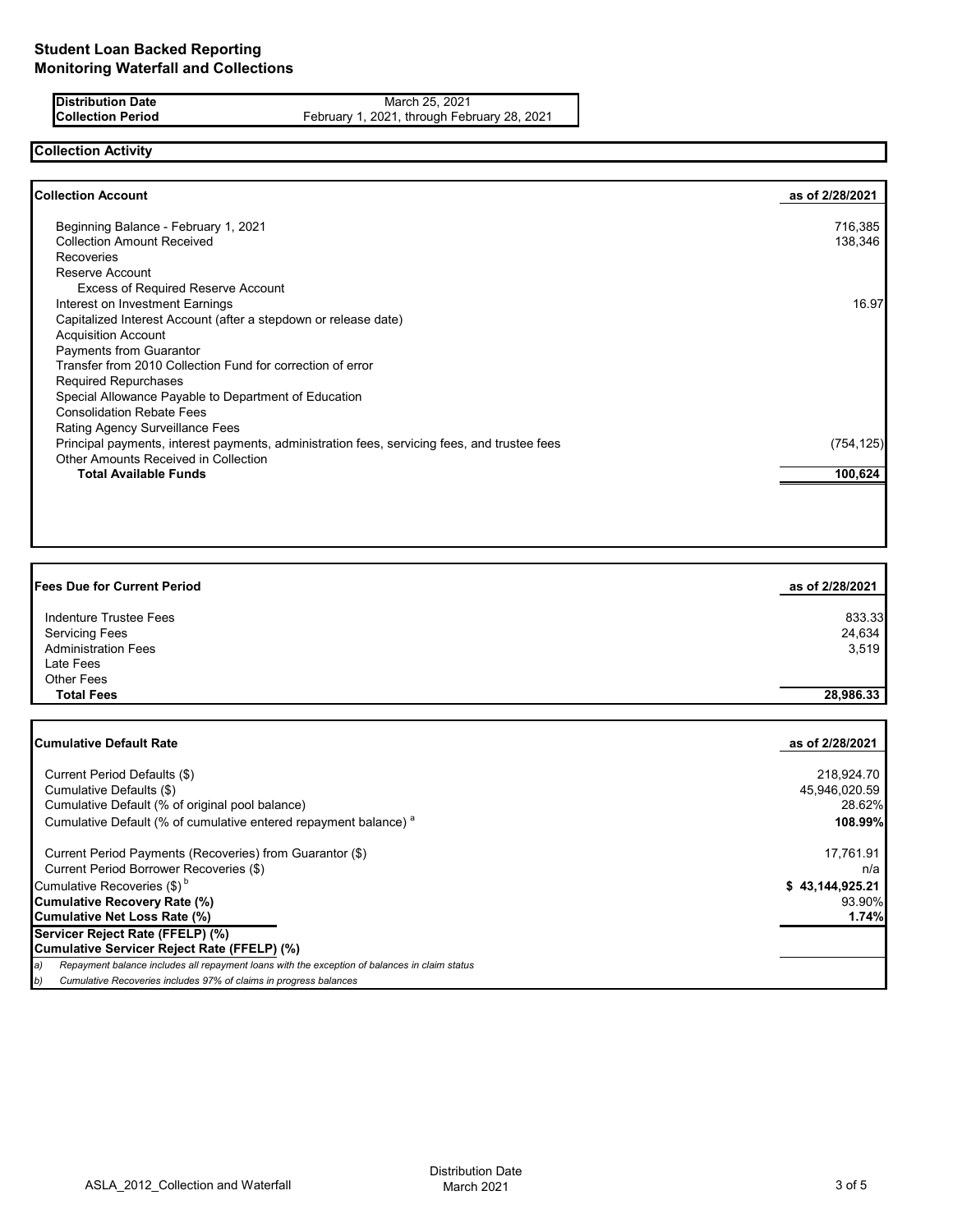# **Waterfall Activity**

| <b>Waterfall for Distribution</b>                                                         | <b>Amount Due</b> | <b>Amount Remaining</b> |
|-------------------------------------------------------------------------------------------|-------------------|-------------------------|
| <b>Total Available Funds</b>                                                              |                   | 100,623.78              |
| First: Payments under any Joint Sharing Agreement                                         |                   |                         |
| <b>Second: Trustee Fees</b>                                                               | 833.33            | 99,790.45               |
| Third: Servicing Fees and Backup Servicing Fees                                           | 24,634.00         | 75,156.45               |
| <b>Fourth: Administration Fees</b>                                                        | 3,519.00          | 71,637.45               |
| <b>Fifth: Noteholder Interest</b>                                                         | 13,838.12         | 57,799.33               |
| Sixth: Reinstate the balance of the Reserve Fund up to the Specified Reserve Fund Balance |                   |                         |
| Seventh: Noteholder Principal, until paid in full                                         | 57,799.15         | 0                       |
|                                                                                           |                   |                         |
|                                                                                           |                   |                         |

| <b>Principal and Interest Distributions</b> | Class A-1 |
|---------------------------------------------|-----------|
|                                             |           |
| Monthly Interest Due                        | 13,838.12 |
| Monthly Interest Paid                       | 13,838.12 |
| Interest Shortfall                          | 0         |
| Interest Carryover Due                      | 0         |
| Interest Carryover Paid                     |           |
| <b>Interest Carryover</b>                   | 0         |
| Monthly Principal Distribution Amount       | 57,799.15 |
| Monthly Principal Paid                      | 57,799.15 |
| Shortfall                                   |           |
| <b>Total Distribution Amount</b>            | 71,637.27 |
|                                             |           |

ן